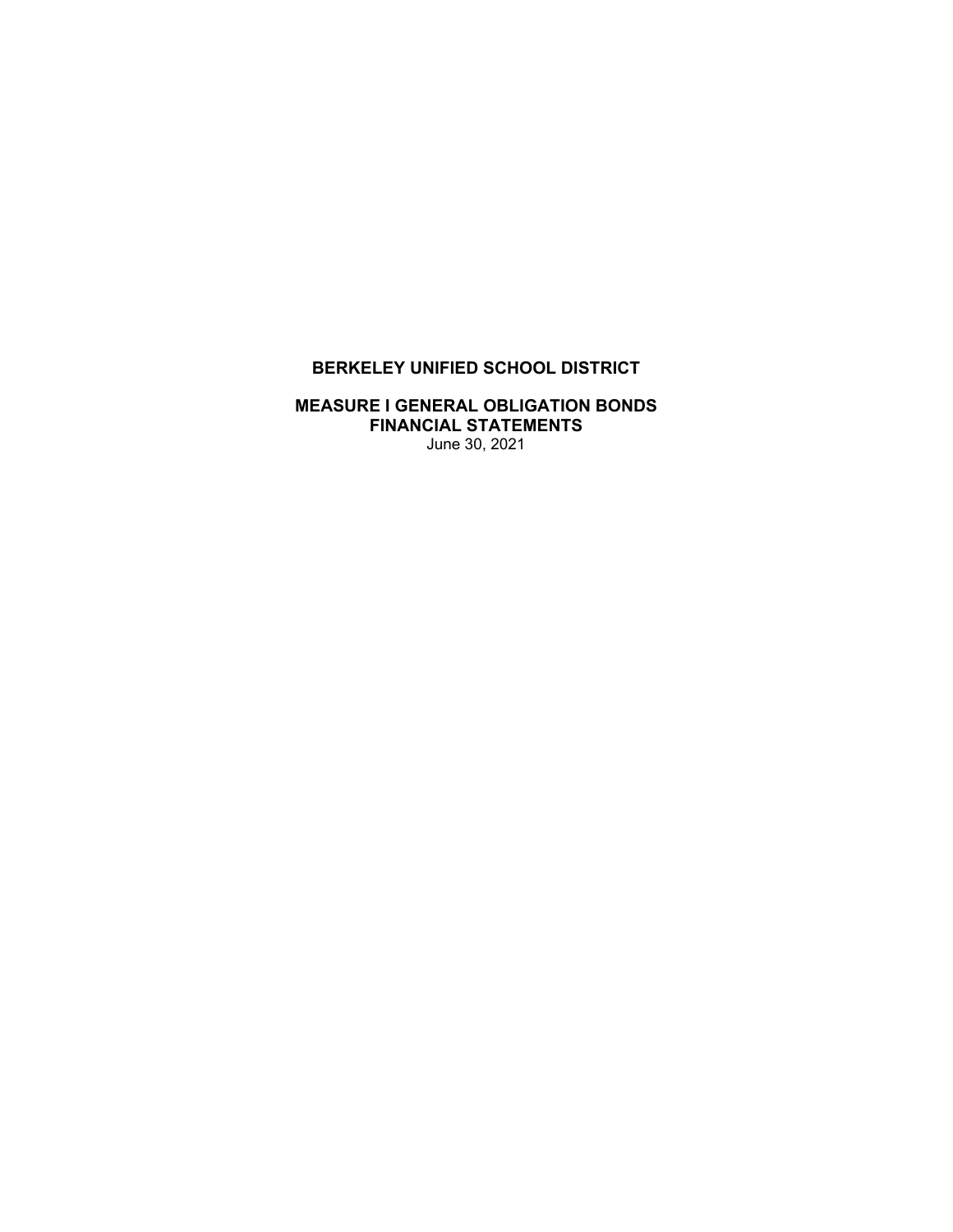## BERKELEY UNIFIED SCHOOL DISTRICT

#### MEASURE I GENERAL OBLIGATION BONDS FINANCIAL STATEMENTS June 30, 2021

## **CONTENTS**

| <b>FINANCIAL SECTION:</b>                                                                                               |    |
|-------------------------------------------------------------------------------------------------------------------------|----|
|                                                                                                                         | 3  |
| STATEMENT OF REVENUES, EXPENDITURES AND CHANGE IN                                                                       | 4  |
|                                                                                                                         | 5  |
| OTHER INDEPENDENT AUDITOR'S REPORTS:<br>INDEPENDENT AUDITOR'S REPORT ON INTERNAL CONTROL OVER FINANCIAL                 |    |
| REPORTING AND ON COMPLIANCE AND OTHER MATTERS BASED ON AN<br>AUDIT OF FINANCIAL STATEMENTS PERFORMED IN ACCORDANCE WITH | 9  |
| <b>FINDINGS AND RECOMMENDATIONS:</b>                                                                                    |    |
|                                                                                                                         | 11 |
| SCHEDULE OF PRIOR YEAR AUDIT FINDINGS AND QUESTIONED COSTS                                                              | 12 |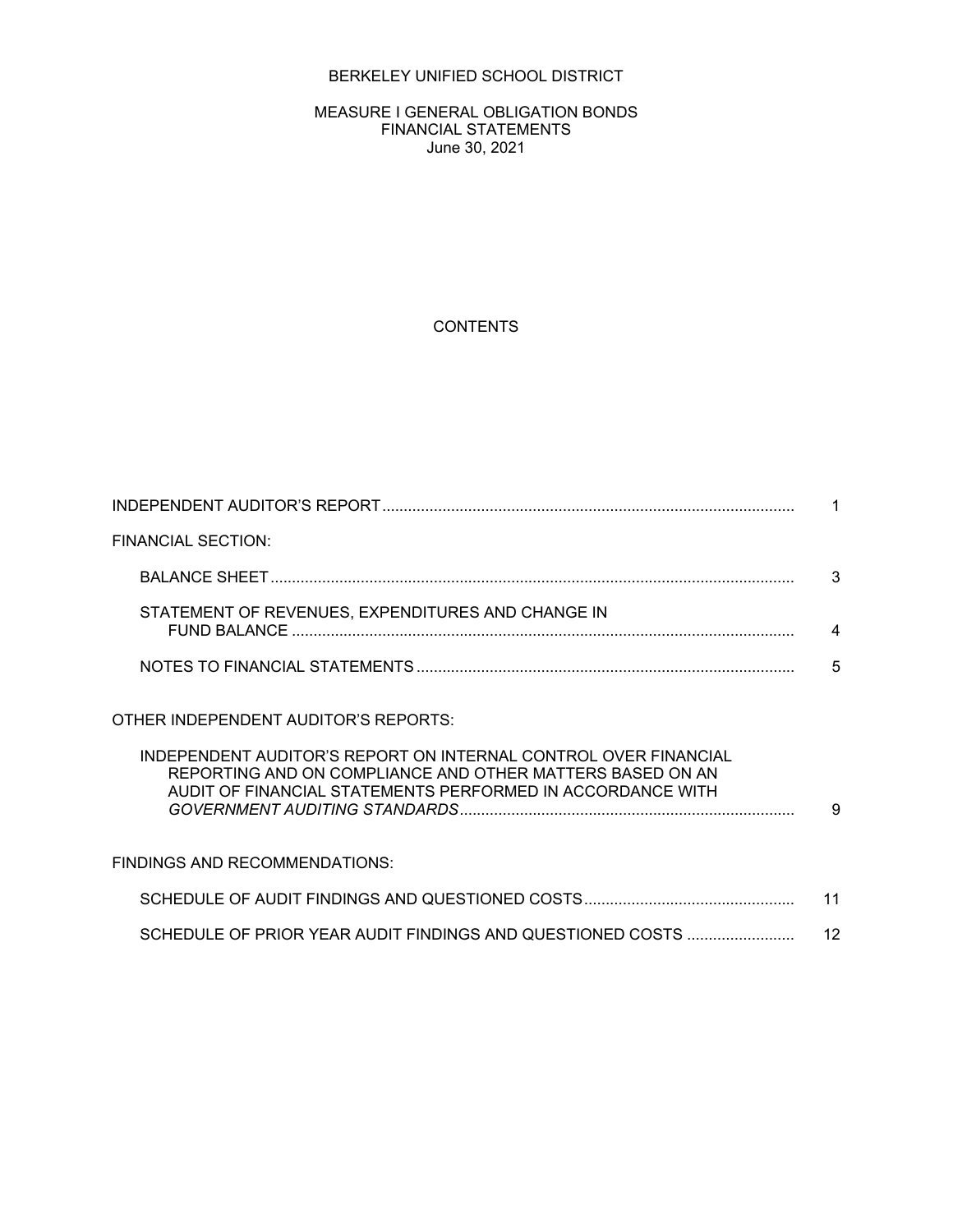

## INDEPENDENT AUDITOR'S REPORT

Board of Trustees Berkeley Unified School District Berkeley, California

### **Report on the Financial Statements**

We have audited the accompanying financial statements of Berkeley Unified School District (the "District") Measure I General Obligation Bonds activity included in the Building Fund of the District ("Measure I Bonds"), as of and for the year ended June 30, 2021, and the related notes to the financial statements as listed in the table of contents.

#### *Management's Responsibility for the Financial Statements*

Management is responsible for the preparation and fair presentation of these financial statements in accordance with accounting principles generally accepted in the United States of America; this includes the design, implementation, and maintenance of internal control relevant to the preparation and fair presentation of financial statements that are free from material misstatement, whether due to fraud or error.

#### *Auditor's Responsibility*

Our responsibility is to express an opinion on these financial statements based on our audit. We conducted our audit in accordance with auditing standards generally accepted in the United States of America and the standards applicable to financial audits contained in *Government Auditing Standards*, issued by the Comptroller General of the United States of America. Those standards require that we plan and perform the audit to obtain reasonable assurance about whether the financial statements are free of material misstatement.

An audit involves performing procedures to obtain audit evidence about the amounts and disclosures in the financial statements. The procedures selected depend on the auditor's judgment, including the assessment of the risks of material misstatement of the financial statements, whether due to fraud or error. In making those risk assessments, the auditor considers internal control relevant to the entity's preparation and fair presentation of the financial statements in order to design audit procedures that are appropriate in the circumstances, but not for the purpose of expressing an opinion on the effectiveness of the entity's internal control. Accordingly, we express no such opinion. An audit also includes evaluating the appropriateness of accounting policies used and the reasonableness of significant accounting estimates made by management, as well as evaluating the overall presentation of the financial statements.

We believe that the audit evidence we have obtained is sufficient and appropriate to provide a basis for our audit opinion.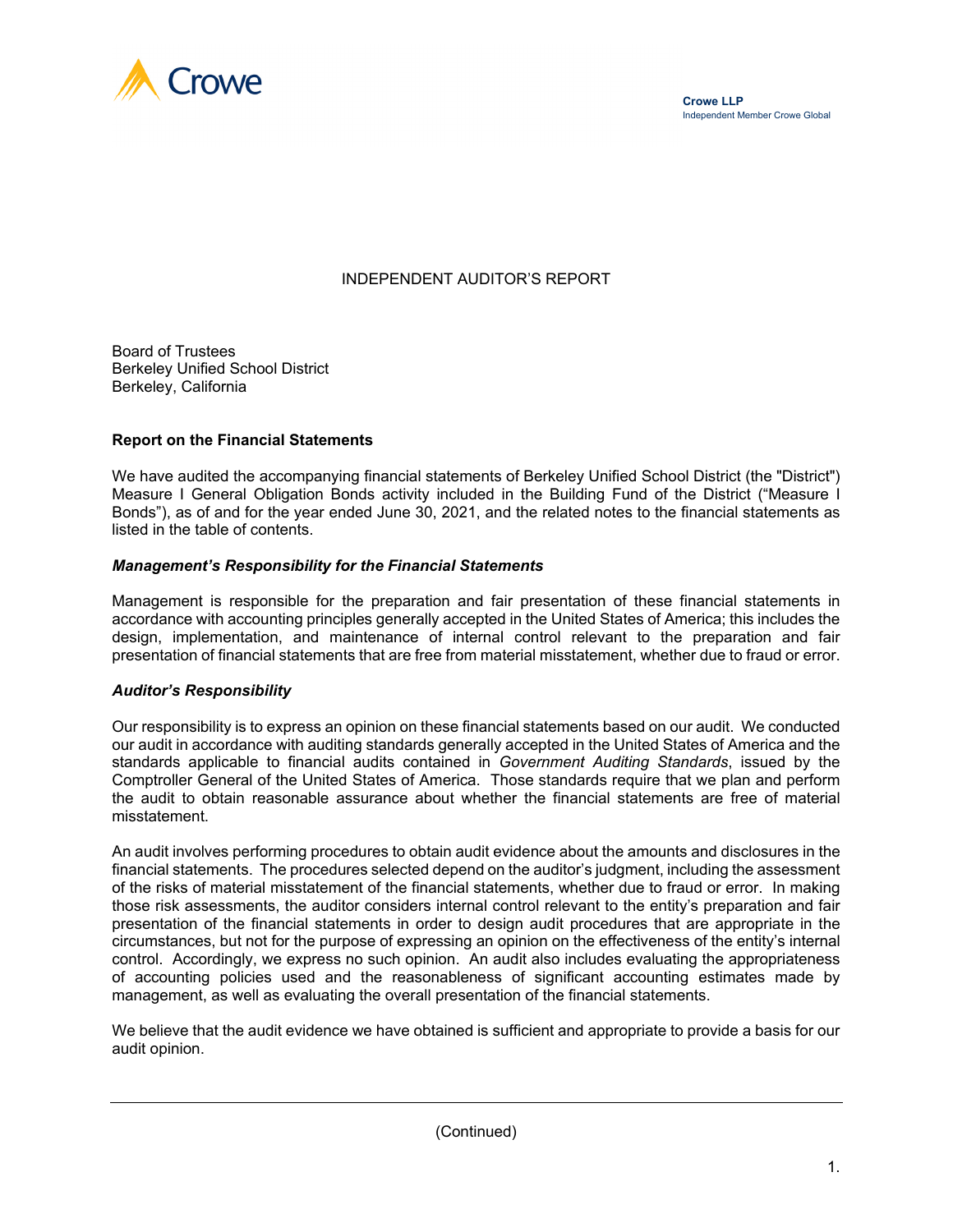### *Opinion*

In our opinion, the financial statements referred to above present fairly, in all material respects, the financial position of Berkeley Unified School District's Measure I General Obligation Bonds activity as of June 30, 2021, and the changes in financial position thereof for the year then ended, in accordance with accounting principles generally accepted in the United States of America.

### *Emphasis of Matter*

As discussed in Note 1, the financial statements present the financial activity and balances of the Measure I General Obligation Bonds only, and do not purport to, and do not, present fairly the financial position of Berkeley Unified School District as of June 30, 2021, the changes in its financial position, or, where applicable, its cash flows for the year then ended, in accordance with accounting principles generally accepted in the United States of America. Our opinion is not modified with respect to this matter.

### **Other Reporting Required by** *Government Auditing Standards*

In accordance with *Government Auditing Standards*, we have also issued our report dated May 2, 2022, on our consideration of the District's internal control over financial reporting and on our tests of its compliance with certain provisions of laws, regulations, contracts and grant agreements and other matters for the Measure I General Obligation Bonds Activity. The purpose of that report is to describe the scope of our testing of internal control over financial reporting and compliance and the results of that testing, and not to provide an opinion on the effectiveness of the District's internal control over financial reporting or on compliance for the Measure I General Obligation Bonds Activity. That report is an integral part of an audit performed in accordance with *Government Auditing Standards* in considering the District's internal control over financial reporting and compliance for the Measure I General Obligation Bonds Activity.

Crown LLP

Crowe LLP

Sacramento, California May 2, 2022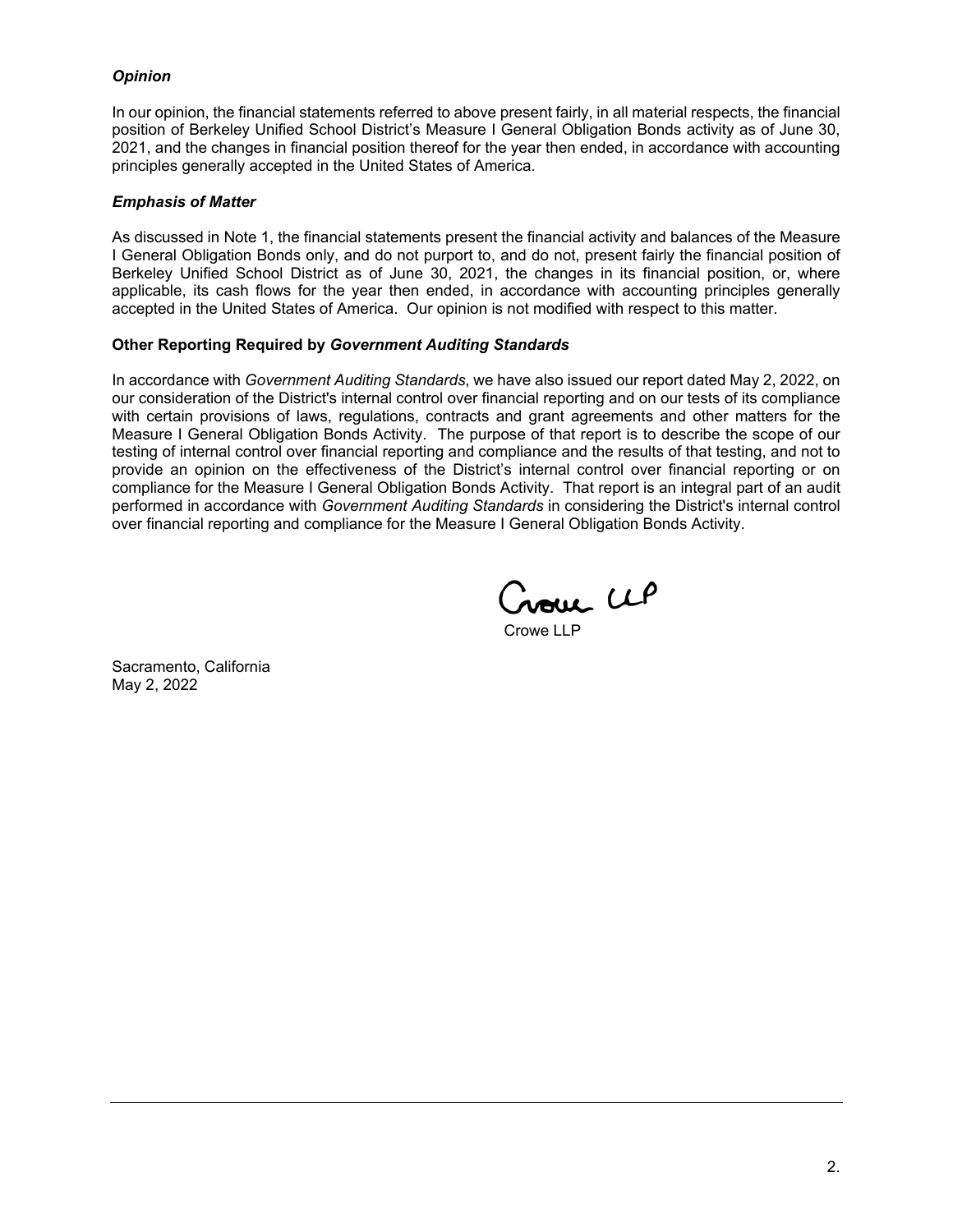### BERKELEY UNIFIED SCHOOL DISTRICT MEASURE I GENERAL OBLIGATION BONDS BALANCE SHEET June 30, 2021

## **ASSETS**

| Cash in County Treasury (Note 3)<br>Due from other funds                                      | \$<br>49,110,831<br>12,044 |
|-----------------------------------------------------------------------------------------------|----------------------------|
| Total assets                                                                                  | 49,122,875                 |
| <b>LIABILITIES AND FUND BALANCE</b><br>Liabilities:<br>Accounts payable<br>Due to other funds | \$<br>3,381,726<br>184     |
| <b>Total liabilities</b>                                                                      | 3,381,910                  |
| Fund balance – restricted (Note 5)                                                            | 45,740,965                 |
| Total liabilities and fund balance                                                            | 49,122,875                 |

See accompanying notes to financial statements.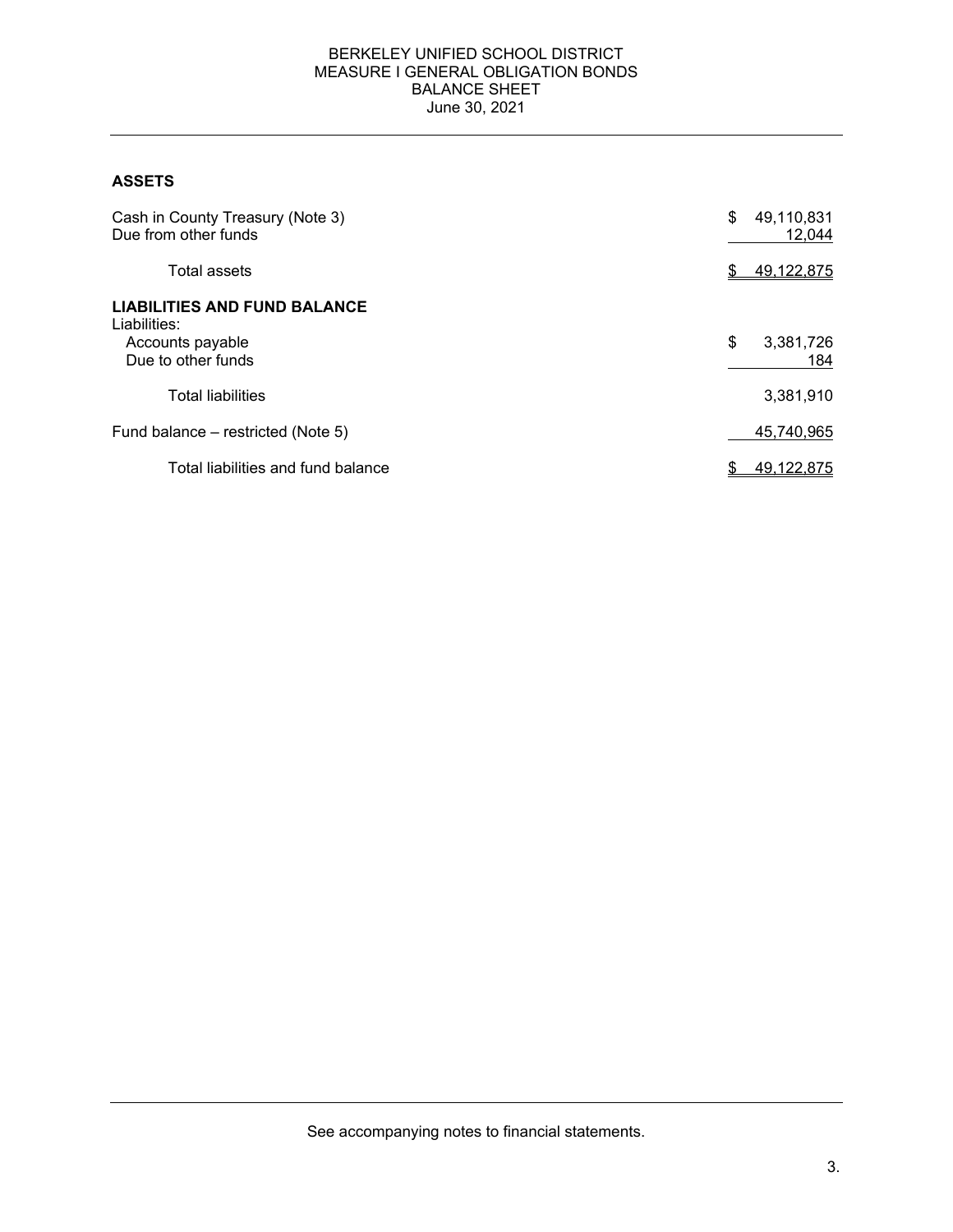#### BERKELEY UNIFIED SCHOOL DISTRICT MEASURE I GENERAL OBLIGATION BONDS STATEMENT OF REVENUES, EXPENDITURES AND CHANGE IN FUND BALANCE For the Year Ended June 30, 2021

| Revenues:                    |                |
|------------------------------|----------------|
| Interest income              | \$<br>953,897  |
| Expenditures:                |                |
| Current:                     |                |
| <b>Salaries</b>              | 365,429        |
| <b>Benefits</b>              | 133,886        |
| <b>Supplies</b>              | 2,476,403      |
| <b>Professional Services</b> | 807,991        |
| Capital outlay               | 35,576,069     |
| Total expenditures           | 39,359,778     |
| Change in fund balance       | (38, 405, 881) |
| Fund balance, July 1, 2020   | 84,146,846     |
| Fund balance, June 30, 2021  | 45,740,965     |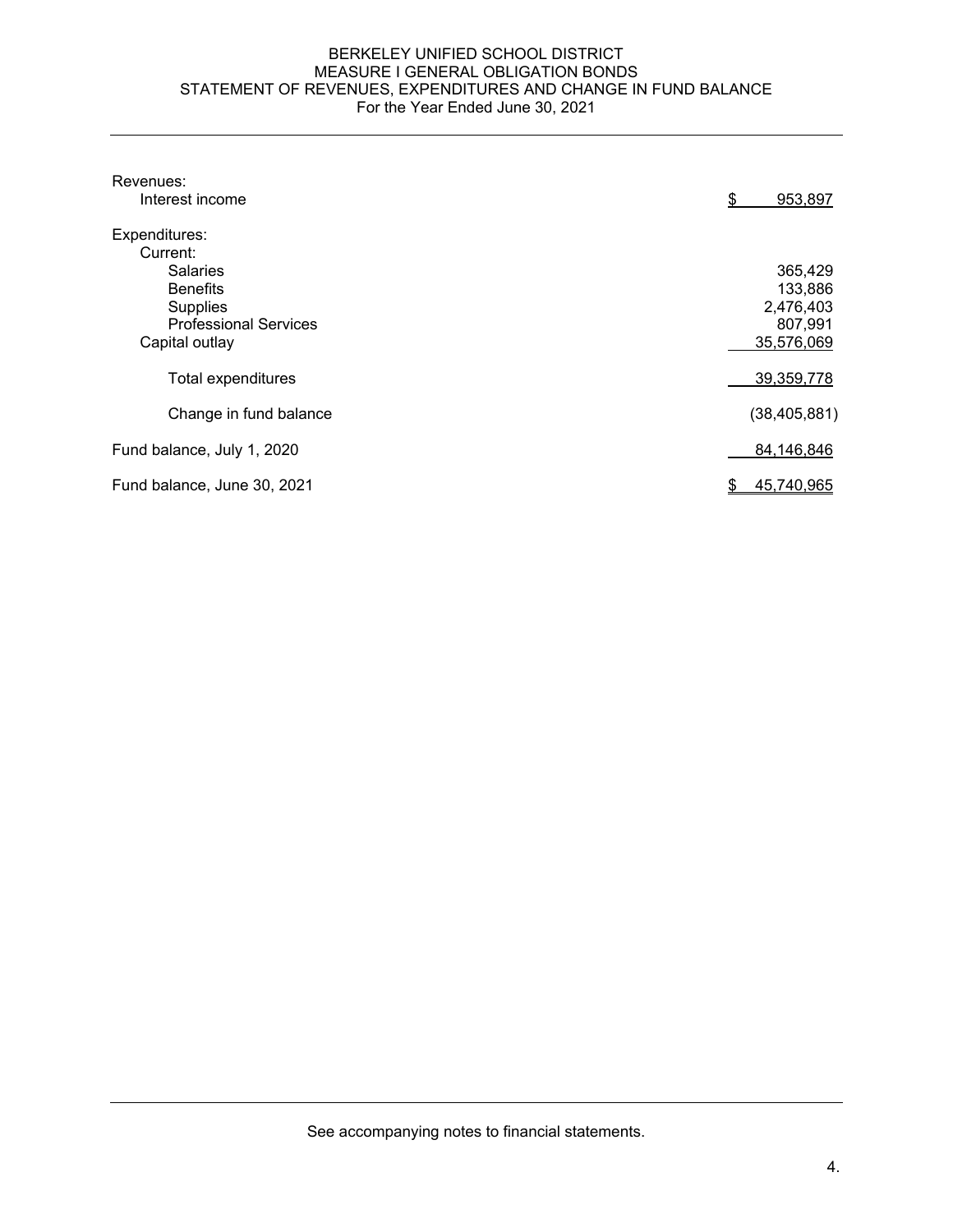## **NOTE 1 – SUMMARY OF SIGNIFICANT ACCOUNTING POLICIES**

The accounting policies of Berkeley Unified School District (the "District") conform to accounting principles generally accepted in the United States of America as applicable to governments and to general practices within California School Districts. The District accounts for its financial transactions in accordance with policies and procedures of the Department of Education's *California School Accounting Manual*. The activities of the Measure I General Obligation Bonds are recorded along with other activities in the District's Building Fund. The accounting policies of the District conform to accounting principles generally accepted in the United States of America as presented by the Government Accounting Standards Board (GASB). The following is a summary of the more significant accounting policies:

Financial Reporting Entity: The financial statements include the financial activity of the Measure I General Obligation Bonds only. These financial statements are not intended to present the financial position and results of operations of Berkeley Unified School District as a whole, in conformity with accounting principles generally accepted in the United States of America.

Basis of Accounting: Basis of accounting refers to when revenues and expenditures or expenses are recognized in the accounts and reported in the financial statements. Basis of accounting relates to the timing of measurement made, regardless of the measurement focus applied.

The financial statements of the Building Fund are accounted for using the flow of current financial resources measurement focus and the modified accrual basis of accounting. Using this measurement focus, only current assets and current liabilities are included in the balance sheet. Under the modified accrual basis of accounting, revenues are recognized in the accounting period in which they become both measurable and available to finance expenditures of the current fiscal period. "Available" means collectible within the current period or within 60 days after year-end. Expenditures are recognized in the accounting period in which the liability is incurred.

Budgets and Budgetary Accounting: Annual budgets are adopted on a basis consistent with generally accepted accounting principles for all government funds. By State law, the District's Board of Education must adopt a final budget no later than July 1. A public hearing must be conducted to receive comments prior to adoption. The District's Board of Education satisfied these requirements.

The District's Board of Education and Superintendent revise the budgets during the year to give consideration to the impact from unanticipated income and expenditures.

As a first step in developing the Measure I bond construction program, the District together with its Bond team consultants, completed an evaluation of all District sites. Throughout this process, cost estimations were completed and budgets were revised. The budgets presented in this report are based on the most up to date information available. After the election, the Board and Superintendent determined the priority for funding based on need and importance of the project. As milestones are reached in the design phase and as construction bids are approved, the individual school project budgets will be revised and presented to the governing board for their review and approval.

Formal budgetary integration was employed as a management control device during the year for all budgeted funds. The District employs budget control by minor object and by individual appropriation accounts. Expenditures cannot legally exceed appropriations by major object account.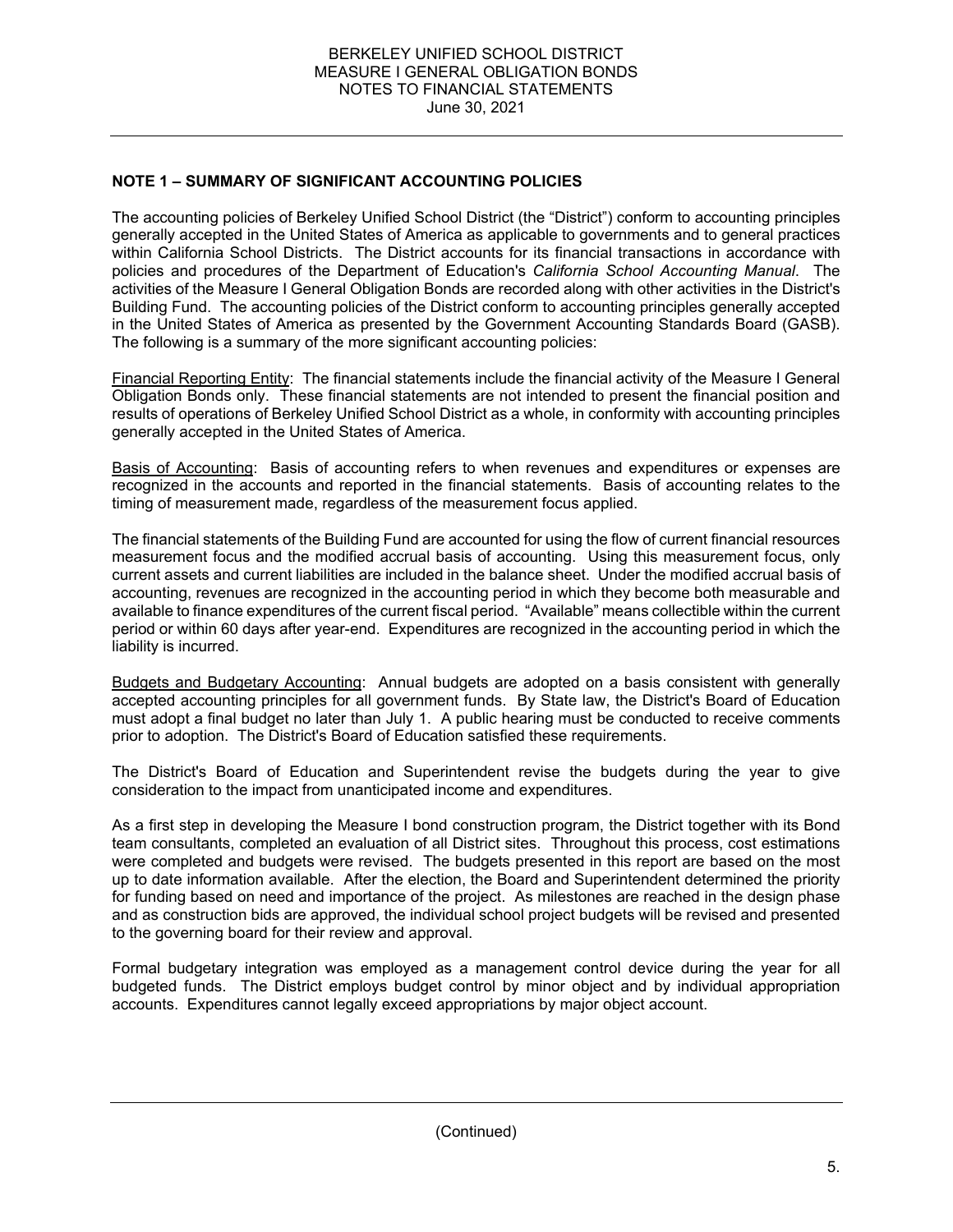## **NOTE 1 – SUMMARY OF SIGNIFICANT ACCOUNTING POLICIES** (Continued)

Interfund activity: Transactions between funds of the District are recorded as interfund transfers. The unpaid balances at year end, as a result of such transactions, are shown as due to and due from other funds.

Accounting Estimates: The presentation of financial statements in conformity with accounting principles generally accepted in the United States of America requires management to make estimates and assumptions that affect the reported amounts of assets and liabilities and disclosure of contingent assets and liabilities at the date of the financial statements and the reported amounts of revenues and expenditures during the reporting period. Actual results could differ from those estimates.

Encumbrances: Encumbrance accounting is used in all budgeted funds to reserve portions of applicable appropriations for which commitments have been made. Encumbrances are recorded for purchase orders, contracts, and other commitments when they are written. Encumbrances are liquidated when the commitments are paid. All encumbrances are liquidated as of June 30.

## **NOTE 2 – PURPOSE OF BOND ISSUANCE**

Bond Authorization – Measure I: The District received authorization to issue \$210,000,000 of bonds at an election held on November 10, 2010 by an affirmative vote of at least 55% of the votes cast under the 2010 Authorization.

Purpose of Bonds: The proceeds of the Measure I Bonds may be used to improve the learning climate for children by upgrading education facilities through projects such as constructing new classrooms for growth, completing seismic upgrades, constructing science labs, upgrade of computers and education technology, renovation of playgrounds, replacing restrooms, cafeterias, roofs, heating and fire safety systems, removal of hazardous materials, and improvement of energy efficiency.

As required by the California Constitution, the proceeds from the sale of bonds will be used only for the construction, reconstruction, rehabilitation or replacement of school facilities, including the furnishing and equipping of school facilities and not for any other purpose, including teacher and administrator salaries and other school operating expenses.

Bond Project List: The Bond Project List, which is an integral part of the proposition, lists the specific projects the District proposes to finance with proceeds of the Measure I Bonds. Listed repairs, rehabilitation projects and upgrades will be completed as needed at a particular school site. Each project is assumed to include its share of costs of the election and bond issuance, architectural, engineering, and similar planning costs, construction management, and customary contingency for unforeseen design and construction costs. The final cost of each project will be determined as plans are finalized, construction bids are awarded, and projects are completed. In addition, certain construction funds expected from non-bond sources, if any, have not yet been secured. Therefore, the Board of Education cannot guarantee that the bonds will provide sufficient funds to allow completion of all listed projects. The Bond Project lists were included as an Exhibit to the Measure I Bond proposition.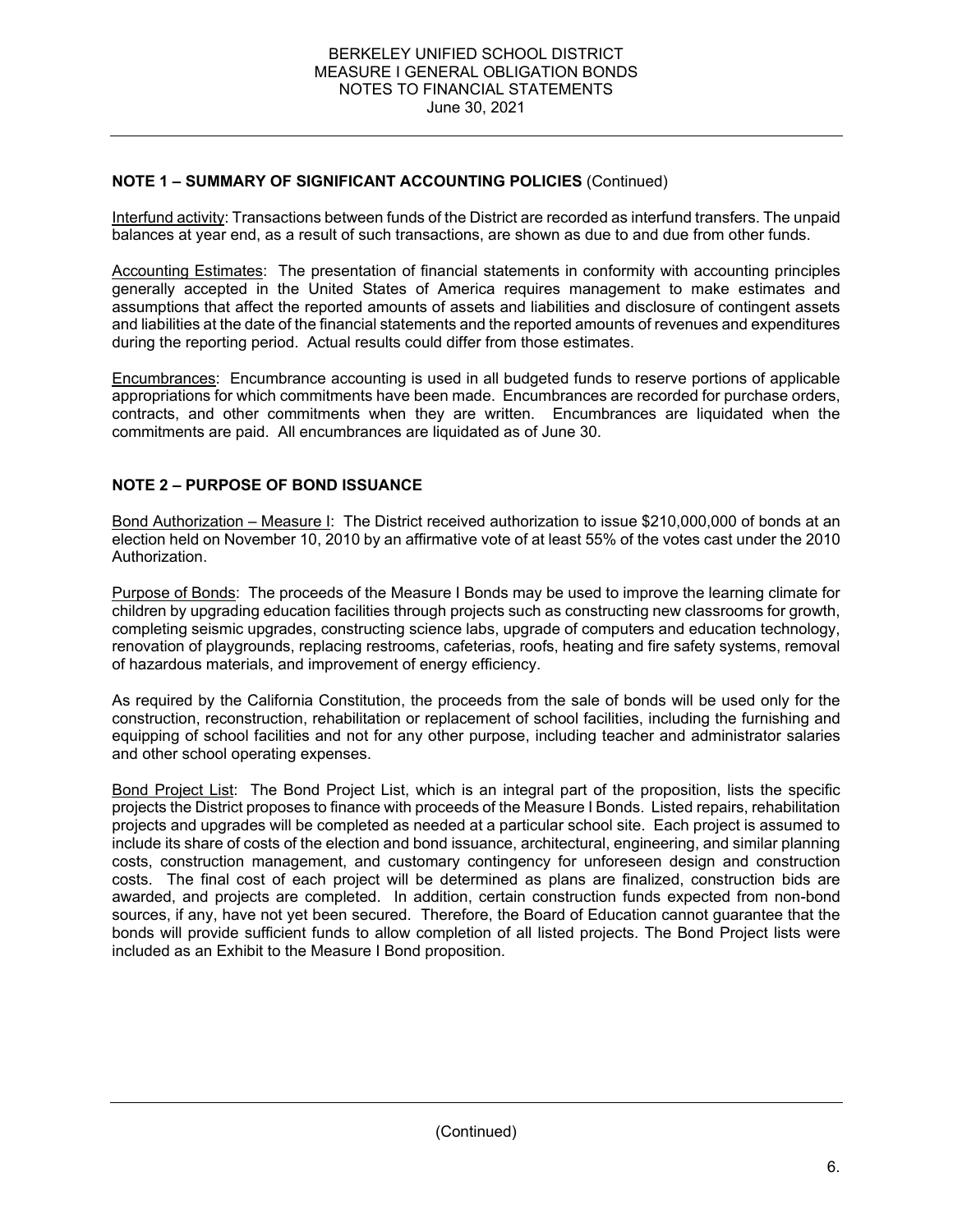## **NOTE 3 – CASH AND INVESTMENTS**

Cash in County Treasury: Cash at June 30, 2021 consisted of \$49,110,831 held as Cash in County Treasury. In accordance with Education Code Section 41001, the District maintains substantially all of its cash in the interest-bearing Alameda County Treasurer's Pooled Investment Fund. The District is considered to be an involuntary participant in an external investment pool. The fair value of the District's investment in the pool is reported in the financial statements at amounts based upon the District's pro-rata share of the fair value provided by the County Treasurer for the entire portfolio (in relation to the amortized cost of that portfolio). The balance available for withdrawal is based on the accounting records maintained by the County Treasurer, which is recorded on the amortized cost basis.

Interest Rate Risk: The District does not have a formal investment policy that limits cash and investment maturities as a means of managing its exposure to fair value losses arising from increasing interest rates. At June 30, 2021, the District had no significant interest rate risk related to cash and investments held.

Credit Risk: The District does not have a formal investment policy that limits its investment choices other than the limitations of State law.

Concentration of Credit Risk: The District does not place limits on the amount it may invest in any one issuer. At June 30, 2021, the District had no concentration of credit risk.

## **NOTE 4 – GENERAL OBLIGATION BOND ISSUANCES**

The bonds are general obligations of the District, and Alameda County is obligated to levy ad valorem taxes for the payment of and interest on, the principal of the bonds. The Bond Interest and Redemption Fund is maintained by the County Treasurer and is used to account for both the accumulation of resources from ad valorem tax levies and the payment of interest and redemption of principal of the bonds issued by the District.

In May 2011, the District issued Election of 2010, Series A Bonds in the amount of \$25,000,000 to improve, construct, or reconstruct school facilities. The Series A Bonds were issued as Qualified School Construction Bonds, bear interest at rates ranging from 3.50% and 5.50% and are payable on February 1 and August 1 of each year until maturity.

In May 2011, the District issued Election of 2010, Series B Bonds in the amount of \$10,000,000 to improve, construct, or reconstruct school facilities. The Series B Bonds bear interest at rates ranging from 5.00% and 5.375% and are payable on February 1 and August 1 of each year until maturity.

In May 2013, the District issued Election of 2010, Series C Bonds in the amount of \$40,000,000 to improve, construct, or reconstruct school facilities. The Series C Bonds bear interest at rates ranging from 3.0% and 4.125% and are payable on February 1 and August 1 of each year until maturity.

In June 2015, the District issued Election of 2010, Series D Bonds in the amount of \$50,000,000, to improve, construct, or reconstruct school facilities. The Series D General Obligation Bonds bear interest at rates ranging from 3.375% to 5.00% and are payable on February 1 and August 1 of each year until maturity.

In August 2018, the District issued Election of 2010, Series E Bonds in the amount of \$85,000,000, to improve, construct, or reconstruct school facilities. The Series E General Obligation Bonds bear interest at rates ranging from 3.125% to 5.00% and are payable on February 1 and August 1 of each year until maturity.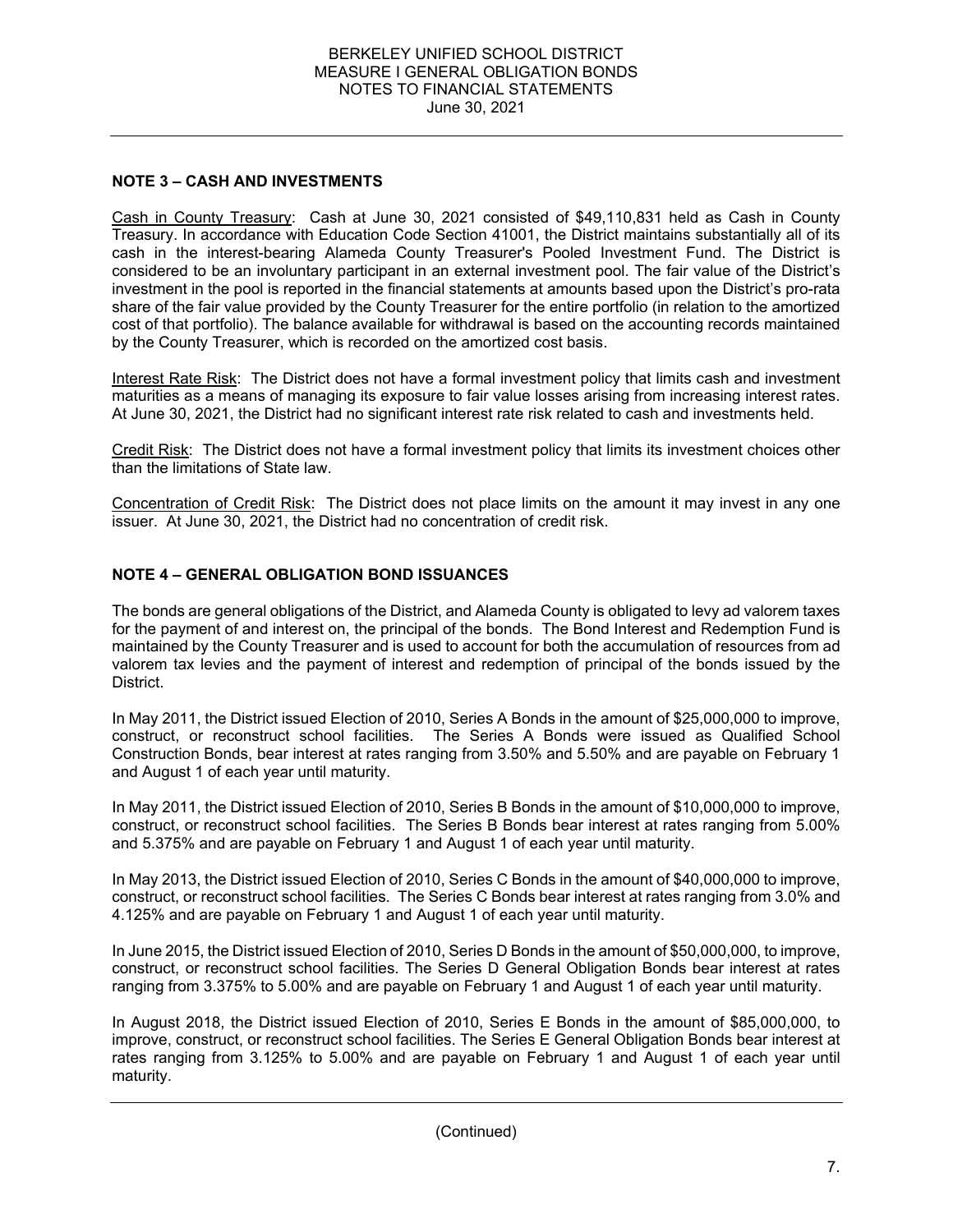#### BERKELEY UNIFIED SCHOOL DISTRICT MEASURE I GENERAL OBLIGATION BONDS NOTES TO FINANCIAL STATEMENTS June 30, 2021

## **NOTE 5 – FUND BALANCE**

Governmental Accounting Standards Board Codification Sections 1300 and 1800, *Fund Balance Reporting and Governmental Fund Type Definitions* (GASB Cod. Sec. 1300 and 1800) implements a five-tier fund balance classification hierarchy that depicts the extent to which a government is bound by spending constraints imposed on the use of its resources. The five classifications are nonspendable, restricted, committed, assigned and unassigned. The fund balance of the Measure I General Obligation Bonds is restricted for the purposes as authorized through the approval of Measure I.

The restricted fund balance classification reflects amounts subject to externally imposed and legally enforceable constraints. Such constraints may be imposed by creditors, grantors, contributors, or laws or regulations of other governments, or may be imposed by law through constitutional provisions or enabling legislation.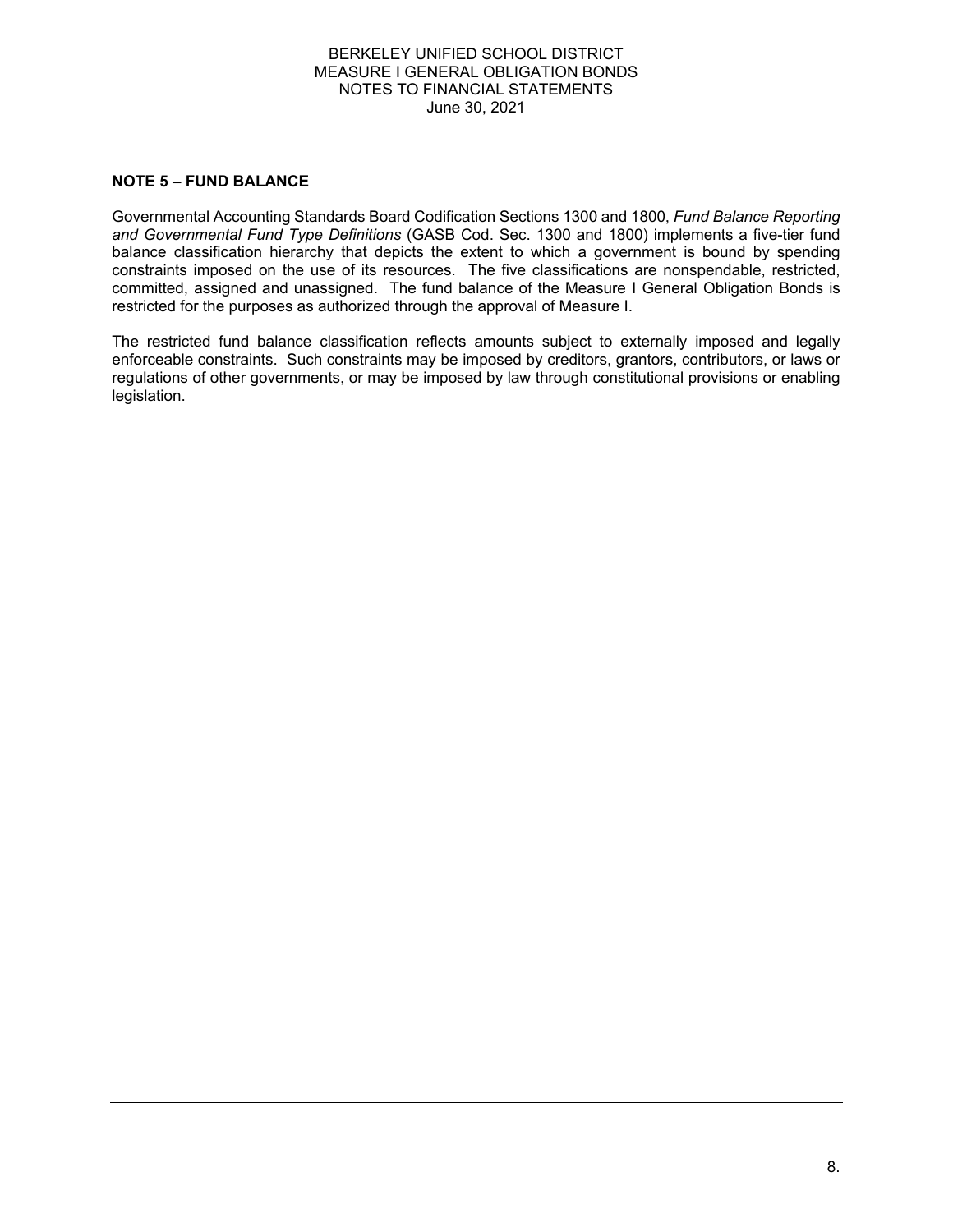

### INDEPENDENT AUDITOR'S REPORT ON INTERNAL CONTROL OVER FINANCIAL REPORTING AND ON COMPLIANCE AND OTHER MATTERS BASED ON AN AUDIT OF FINANCIAL STATEMENTS PERFORMED IN ACCORDANCE WITH *GOVERNMENT AUDITING STANDARDS*

Board of Education Berkeley Unified School District Berkeley, California

We have audited, in accordance with the auditing standards generally accepted in the United States of America and the standards applicable to financial audits contained in *Government Auditing Standards* issued by the Comptroller General of the United States, the financial statements of Berkeley Unified School District (the "District") Measure I General Obligation Bonds (the "Bonds") activity included in the Building Fund of the District as of and for the year ended June 30, 2021, and the related notes to the financial statements and have issued our report thereon dated May 2, 2022.

## **Internal Control Over Financial Reporting**

In planning and performing our audit of the financial statements, we considered the District's internal control over Measure I General Obligation Bonds activity financial reporting (internal control) as a basis for designing audit procedures that are appropriate in the circumstances for the purpose of expressing our opinion on the financial statements, but not for the purpose of expressing an opinion on the effectiveness of the District's internal control. Accordingly, we do not express an opinion of the effectiveness of the District's internal control.

A *deficiency in internal control* exists when the design or operation of a control does not allow management or employees, in the normal course of performing their assigned functions, to prevent, or detect and correct, misstatements on a timely basis. A *material weakness* is a deficiency, or a combination of deficiencies in internal control, such that there is a reasonable possibility that a material misstatement of the entity's financial statements will not be prevented, or detected and corrected, on a timely basis. A *significant deficiency* is a deficiency, or a combination of deficiencies, in internal control that is less severe than a material weakness, yet important enough to merit attention by those charged with governance.

Our consideration of internal control was for the limited purpose described in the first paragraph of this section and was not designed to identify all deficiencies in internal control that might be material weaknesses or significant deficiencies. Given these limitations, during our audit we did not identify any deficiencies in internal control that we consider to be material weaknesses. However, material weaknesses may exist that have not been identified.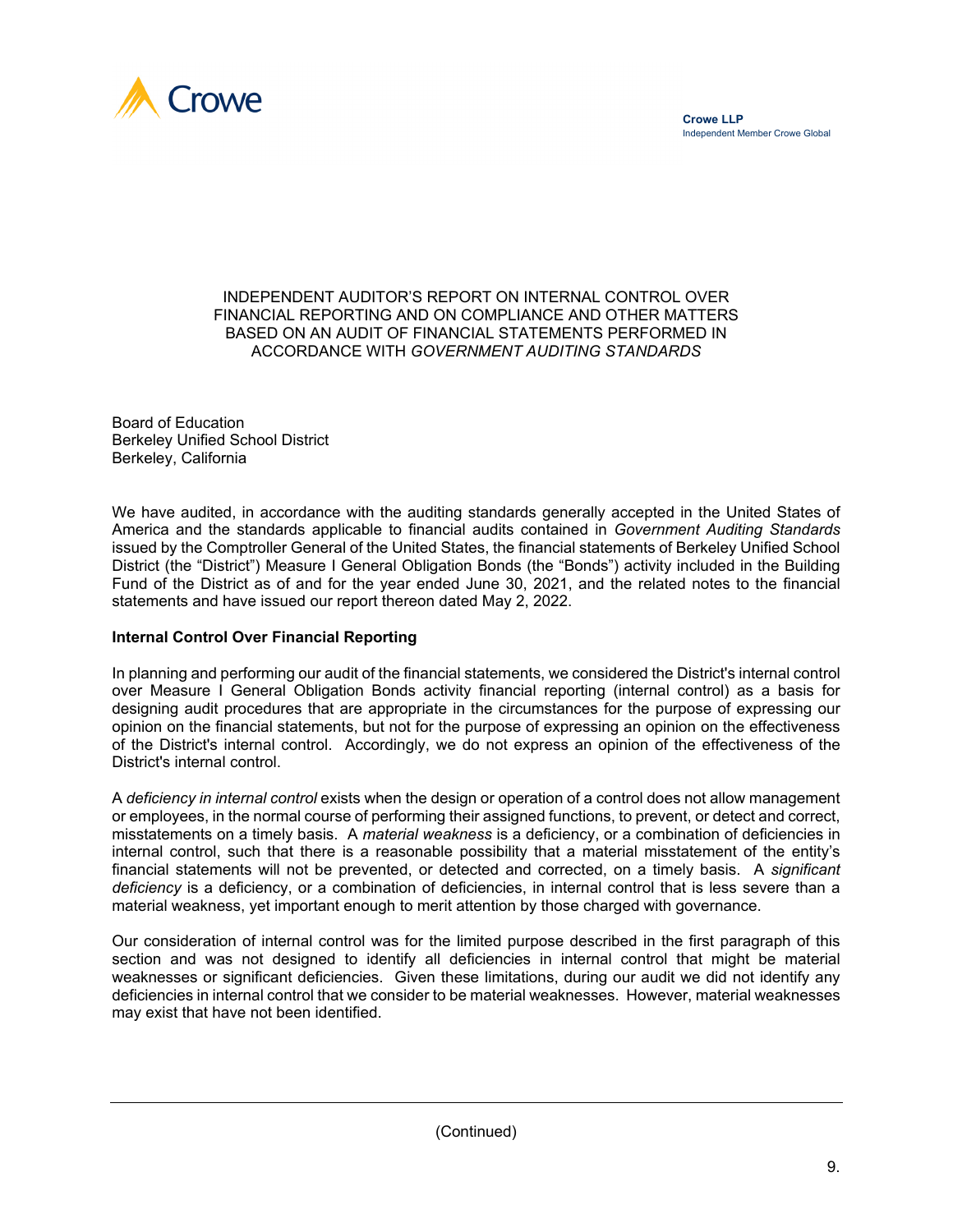### **Compliance and Other Matters**

As part of obtaining reasonable assurance about whether the District's Measure I General Obligation Bonds activity included in the Building Fund of the District's financial statements are free from material misstatement, we performed tests of the District's compliance with certain provisions of laws, regulations, contracts, and grant agreements, noncompliance with which could have a direct and material effect on the financial statements. However, providing an opinion on compliance with those provisions was not an objective of our audit and, accordingly, we do not express such an opinion. The results of our tests disclosed no instances of noncompliance or other matters that are required to be reported under *Government Auditing Standards*.

### **Purpose of this Report**

The purpose of this report is solely to describe the scope of our testing of internal control and compliance and the results of that testing, and not to provide an opinion on the effectiveness of the entity's internal control or on compliance. This report is an integral part of an audit performed in accordance with *Government Auditing Standards* in considering the entity's internal control and compliance. Accordingly, this communication is not suitable for any other purpose.

Crowe CLP

Crowe LLP

Sacramento, California May 2, 2022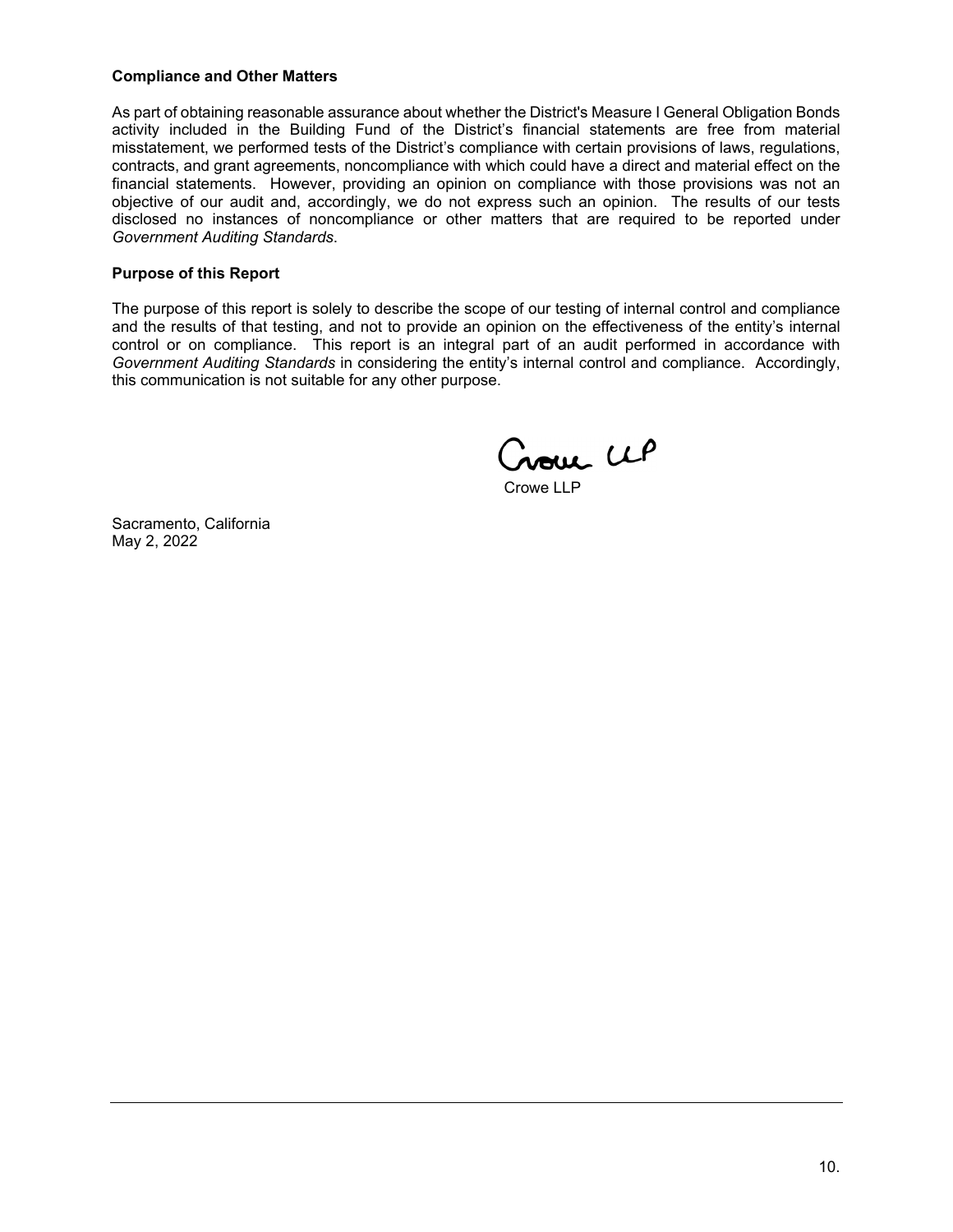### BERKELEY UNIFIED SCHOOL DISTRICT MEASURE I GENERAL OBLIGATION BONDS SCHEDULE OF AUDIT FINDINGS AND QUESTIONED COSTS For the Year Ended June 30, 2021

No matters were reported.